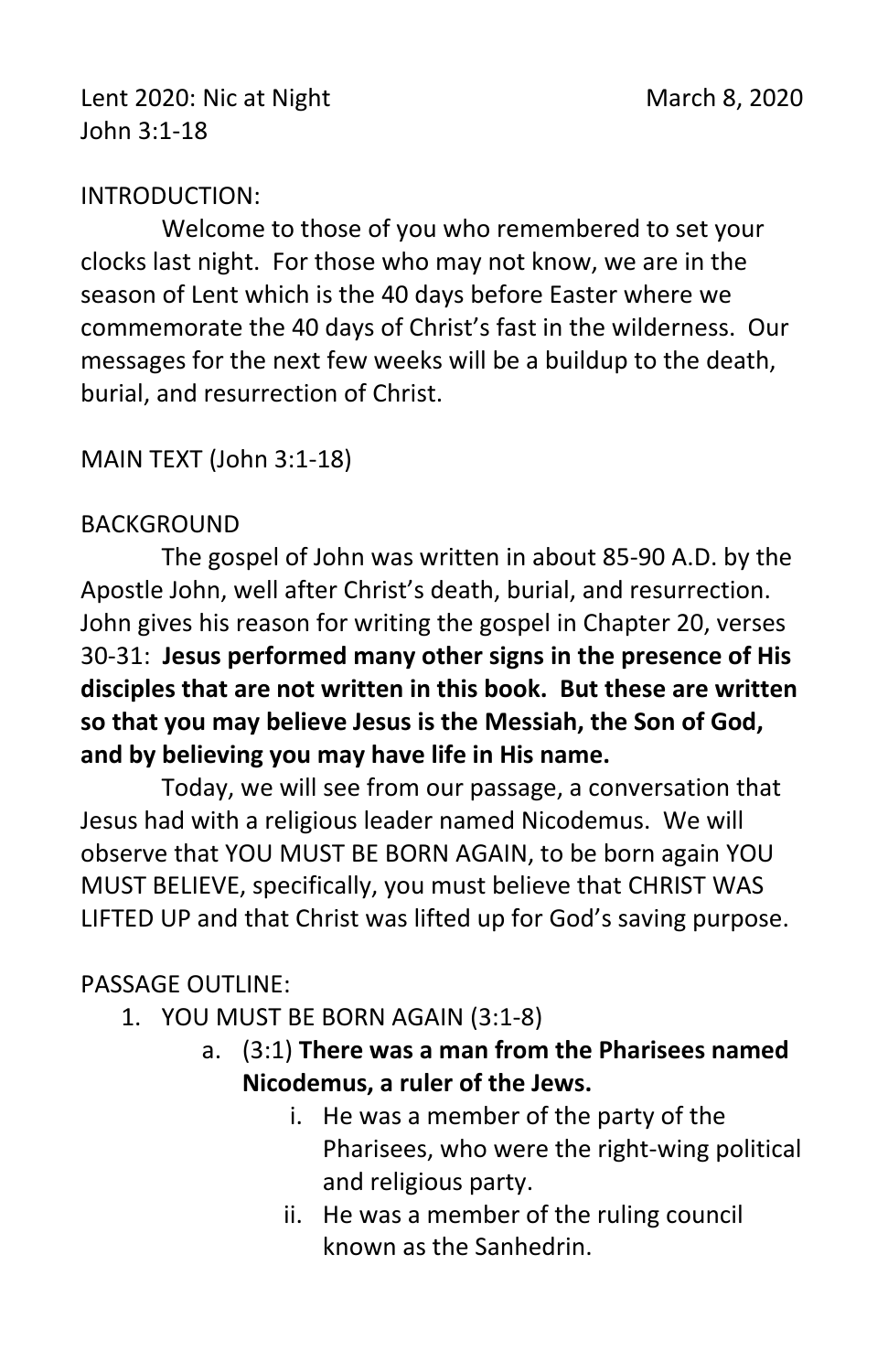- iii. This was somebody with authority investigating who this Jesus was.
- b. (3:2) **This man came to Him at night and said, "Rabbi, we know that You have come from God as a teacher, for no one could perform these signs You do unless God were with him."**
	- i. So often, people are tempted to make Jesus less than He is.
	- ii. The big sign mentioned before this passage is the cleansing of the Temple.
- c. (3:3) **Jesus said, "I assure you: Unless someone is born again, he cannot see the kingdom of God."**
	- i. Jesus gets straight to the point.
	- ii. (Tenney) "Essentially, this means to have a new life. It isn't simply a moral or religious reform, but the bringing of new life."
	- iii. Nicodemus has acknowledged God, and Jesus is telling him how he must get to God's kingdom.
- d. (3:4) **"But how can anyone be born when he is old?" Nicodemus asked Him. "Can he enter his mother's womb a second time and be born?"**
	- i. We use the term born again, but to Nicodemus this was a new and strange teaching.
	- ii. We believe some pretty incredible things.
- **e.** (3:5-6) **Jesus answered, "I assure you: Unless someone is born of water and the Spirit, he cannot enter the kingdom of God. Whatever is born of the flesh is flesh, and whatever is born of the Spirit is spirit.** 
	- **i.** Born of water is the same as born of the flesh; humans live in a pouch of fluid before being born.
	- **ii.** Being born of the flesh gives us a body with the genetic material of our parents.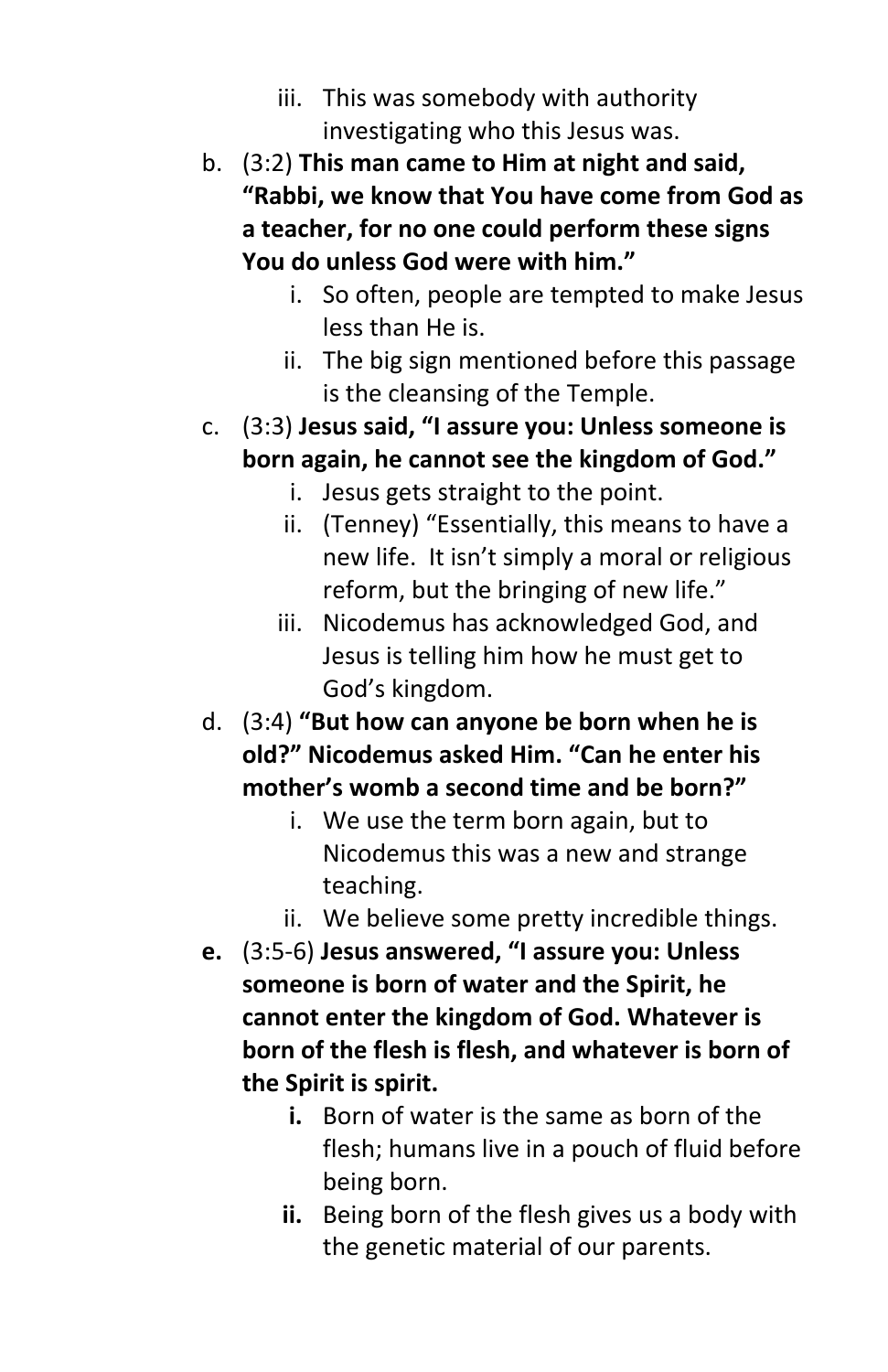- **iii.** Being born of the Spirit gives us a spirit with the spiritual DNA of our Father God.
- **iv.** The new life must necessarily look different than the old life.
- **f.** (3:7-8) **Do not be amazed that I told you that you must be born again. The wind blows where it pleases, and you hear its sound, but you don't know where it comes from or where it is going. So it is with everyone born of the Spirit.**
	- **i.** (Spurgeon) "A man may cast away many vices, forsake many lusts in which he indulged, and conquer evil habits, but no man in the world can make himself to be born of God; though he should struggle never so much, he could never accomplish what is beyond his power. And, mark you, if he could make himself to be born again, still he would not enter heaven, because there is another point in the condition which he would have violated — 'unless a man be born of the *Spirit*, he cannot see the kingdom of God.'
- 2. To be born again YOU MUST BELIEVE (3:9-13)
	- a. (3:9) **"How can these things be?" asked Nicodemus.**
		- i. (Matt. 19:16-26) The rich young ruler. With man it is impossible, but not with God.
		- ii. He would have been used to the idea of keeping the law for salvation.
	- b. (3:11-12) **I assure you: We speak what We know and We testify to what We have seen, but you do not accept Our testimony. If I have told you about things that happen on earth and you don't believe, how will you believe if I tell you about the things of heaven?**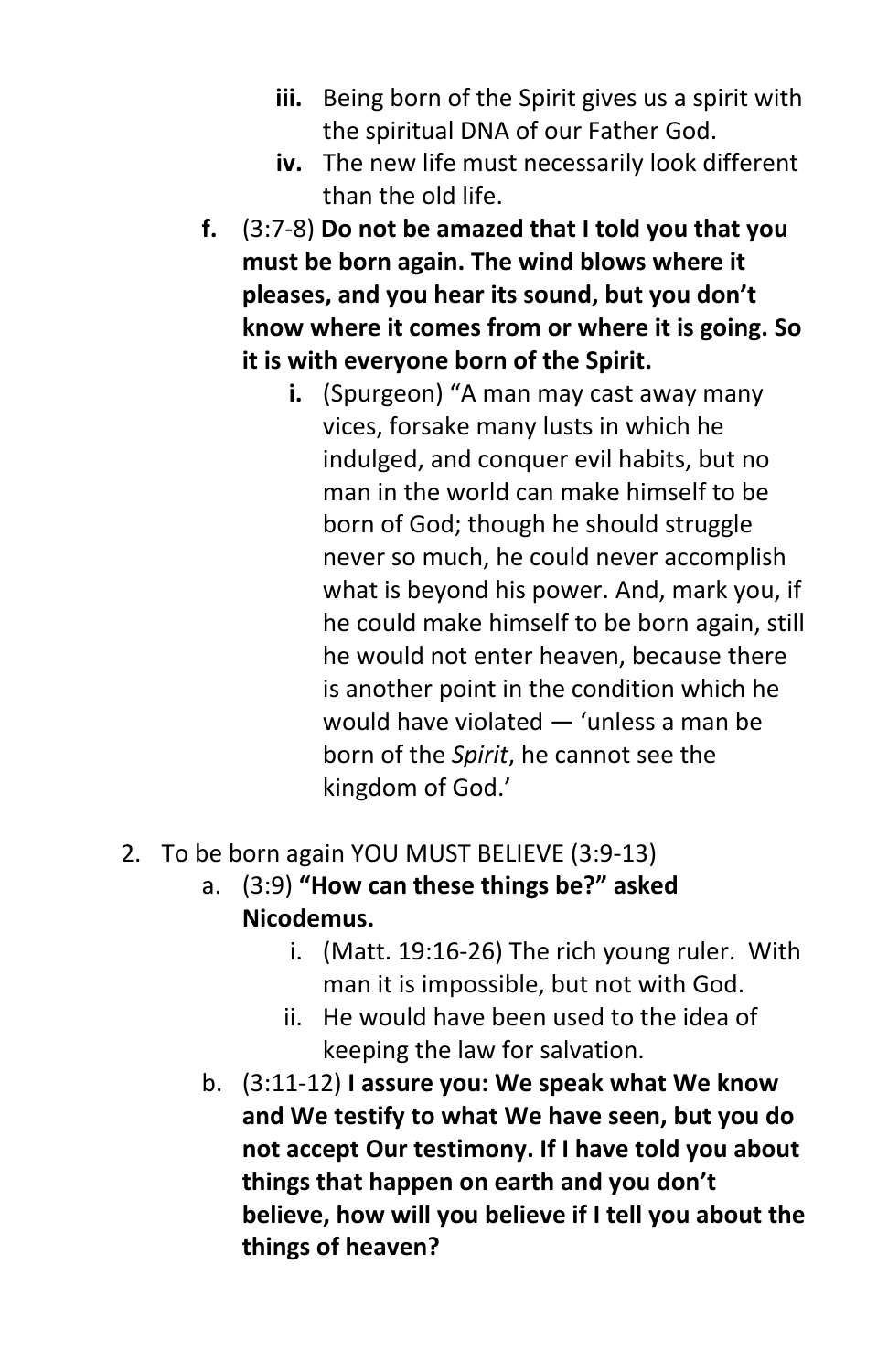- i. The "we" is Christ and His disciples
- ii. Christ was testifying about Himself. His disciples were testifying about Him. Those of us who believe must also testify about Him.
- iii. If you don't believe the testimony, you cannot see the kingdom of God.
- c. (3:13) **No one has ascended into heaven except the One who descended from heaven—the Son of Man.**
	- i. He is plainly testifying to where He came from.
- 3. You must believe that CHRIST WAS LIFTED UP (3:14-15)
	- **a.** (3:14-15) **Just as Moses lifted up the snake in the wilderness, so the Son of Man must be lifted up, so that everyone who believes in Him will have eternal life.**
		- **i.** (Numbers 21:4-9) **Then they set out from Mount Hor by way of the Red Sea to bypass the land of Edom, but the people became impatient because of the journey. The people spoke against God and Moses: "Why have you led us up from Egypt to die in the wilderness? There is no bread or water, and we detest this wretched food!" Then the LORD sent poisonous snakes among the people, and they bit them so that many Israelites died. The people then came to Moses and said, "We have sinned by speaking against the LORD and against you. Intercede with the LORD so that He will take the snakes away from us." And Moses interceded for the people. Then the LORD said to Moses, "Make a snake image and mount it on a pole. When anyone who**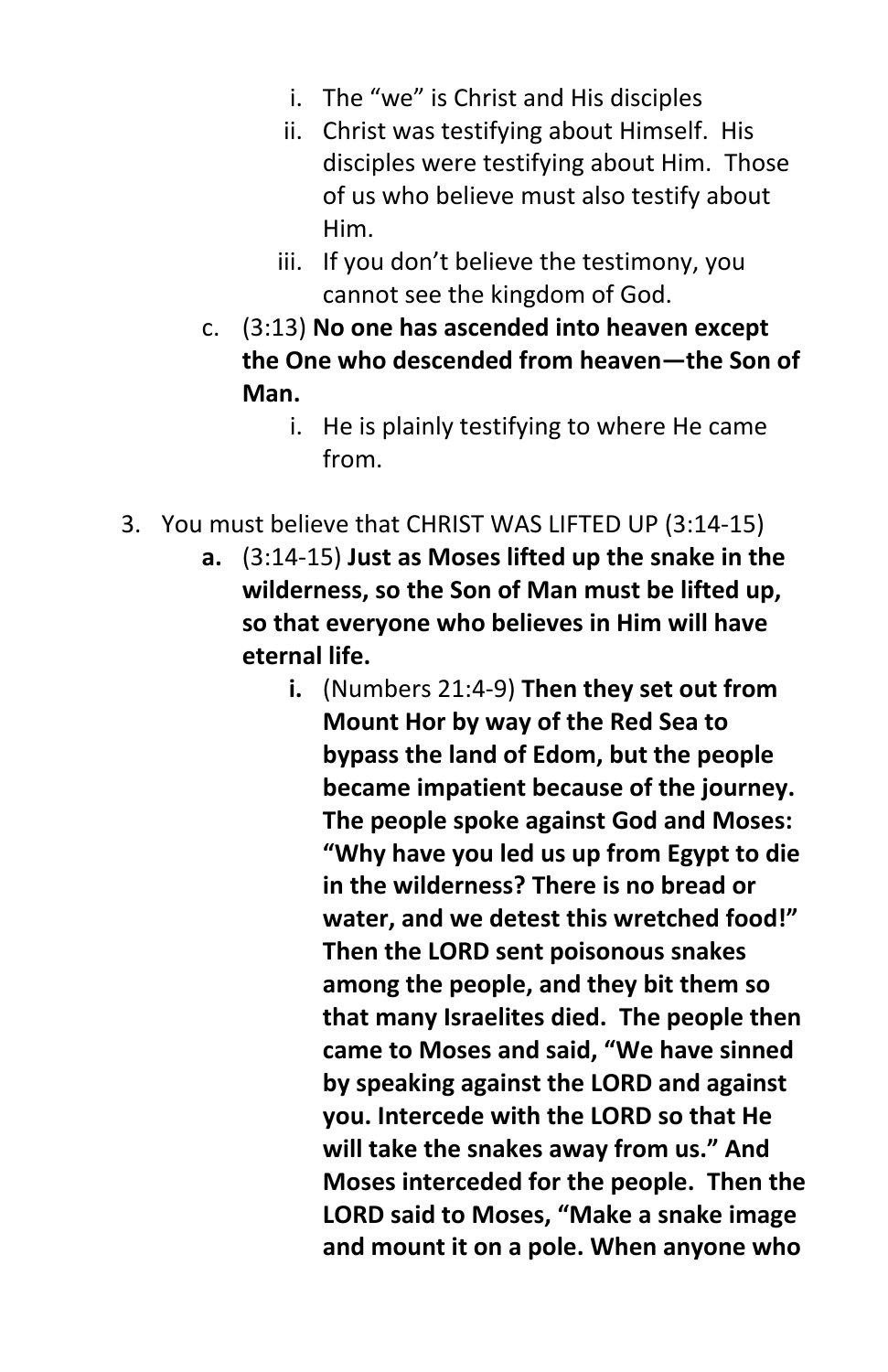**is bitten looks at it, he will recover." So Moses made a bronze snake and mounted it on a pole. Whenever someone was bitten, and he looked at the bronze snake, he recovered.**

- ii. It's often pictured looking like a caduceus, but if the snake were straight, it might have looked like a cross.
- b. Without the lifting up of Christ on the cross, our salvation would have been impossible, because our sin would remain unpaid!
- 4. Christ was lifted up for GOD'S SAVING PURPOSE (3:16-18)
	- a. (3:16) **For God loved the world in this way: He gave His One and Only Son, so that everyone who believes in Him will not perish but have eternal life.**
		- i. God's purpose in Christ's sacrifice was salvation.
		- ii. It does require belief on our part.
	- b. (3:17) **For God did not send His Son into the world that He might condemn the world, but that the world might be saved through Him.**
		- i. (Rom 8:1) There is therefore now no condemnation to those in Christ Jesus.
		- ii. He didn't come to judge the world, but to call the world to repentance!
	- c. (3:18) **Anyone who believes in Him is not condemned, but anyone who does not believe is already condemned, because he has not believed in the name of the One and Only Son of God.**
		- i. Note that the default state of man is condemned.
		- ii. It is only when we believe in Christ that we may be saved.
	- d. So, what do we do with this realization?